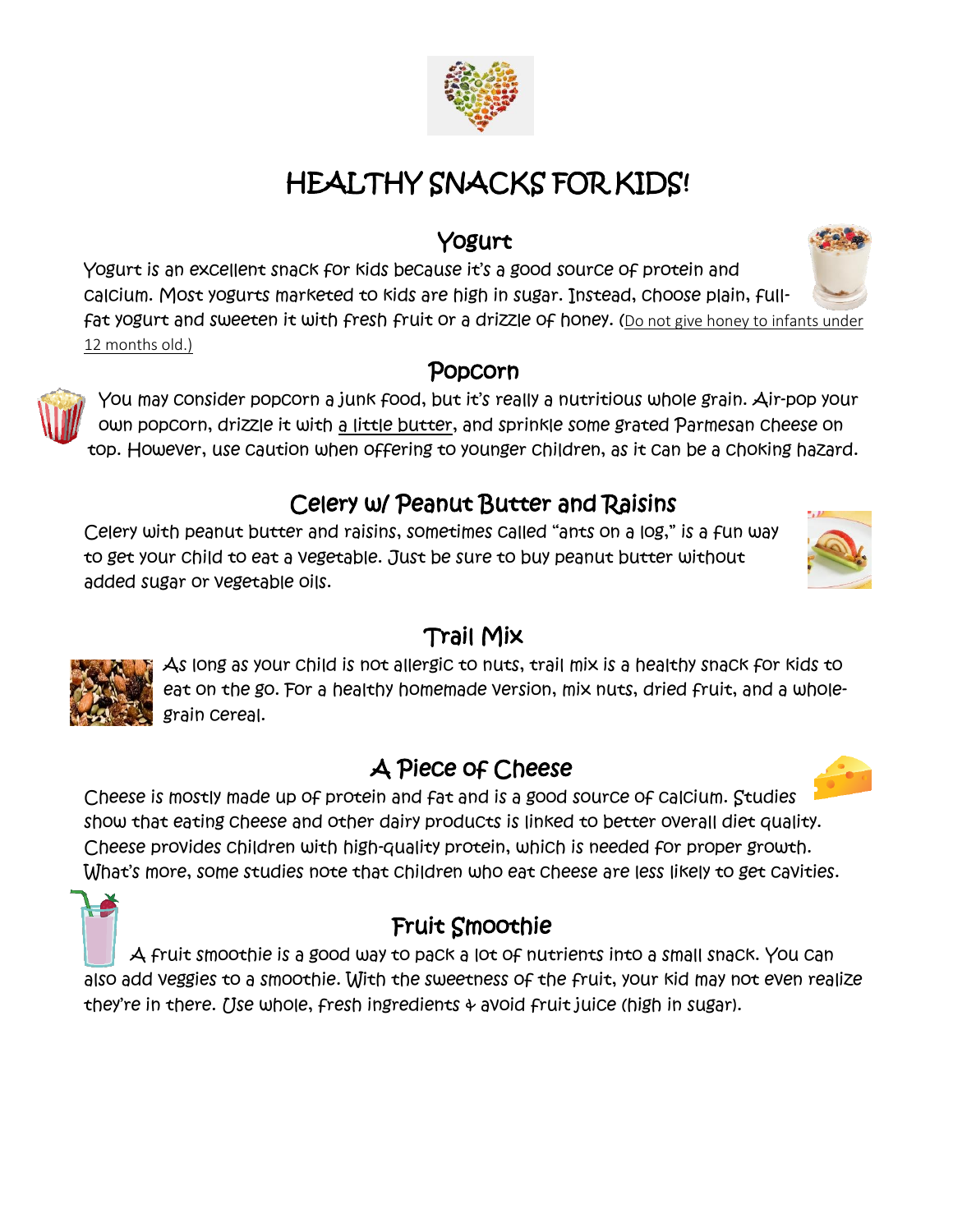# Banana Oat Cookies

These cookies get their sweetness from mashed bananas rather than refined sugar. Ingredients:

3 ripe bananas, mashed

1/3 cup (80 ml) of coconut oil

2 cups (160 grams) of rolled oats

1/2 cup (80–90 grams) of mini chocolate chips or dried fruit

1 teaspoon (5 ml) of vanilla

Mix all ingredients in a bowl. Place spoonfuls of the cookie mixture onto a greased cookie sheet and bake for 15–20 minutes at 350°F (175°C).



# Raisin Snack Packs

Raisins are dried grapes. They have nearly all of the nutrients found in fresh grapes — but in a smaller package. Raisin snack packs are an easy grab-and-go snack that's much healthier than most convenience foods.

# Baked Sweet Potato Fries

Homemade, baked sweet potato fries are a nutritious alternative to french fries. Ingredients:

1 fresh sweet potato

1 teaspoon (5 ml) of olive oil

Sea salt

Peel and slice the sweet potato. Toss the potato in olive oil and sprinkle it with sea salt. Bake on a cookie sheet at 425°F (220°C) for 20 minutes.



#### Pickles

Pickles are cucumbers that have been fermented in salt and water. Pickles that contain vinegar don't contain probiotics, so look in the refrigerated section of the grocery store for pickles with live cultures. Avoid sweet pickles (high in added sugar).

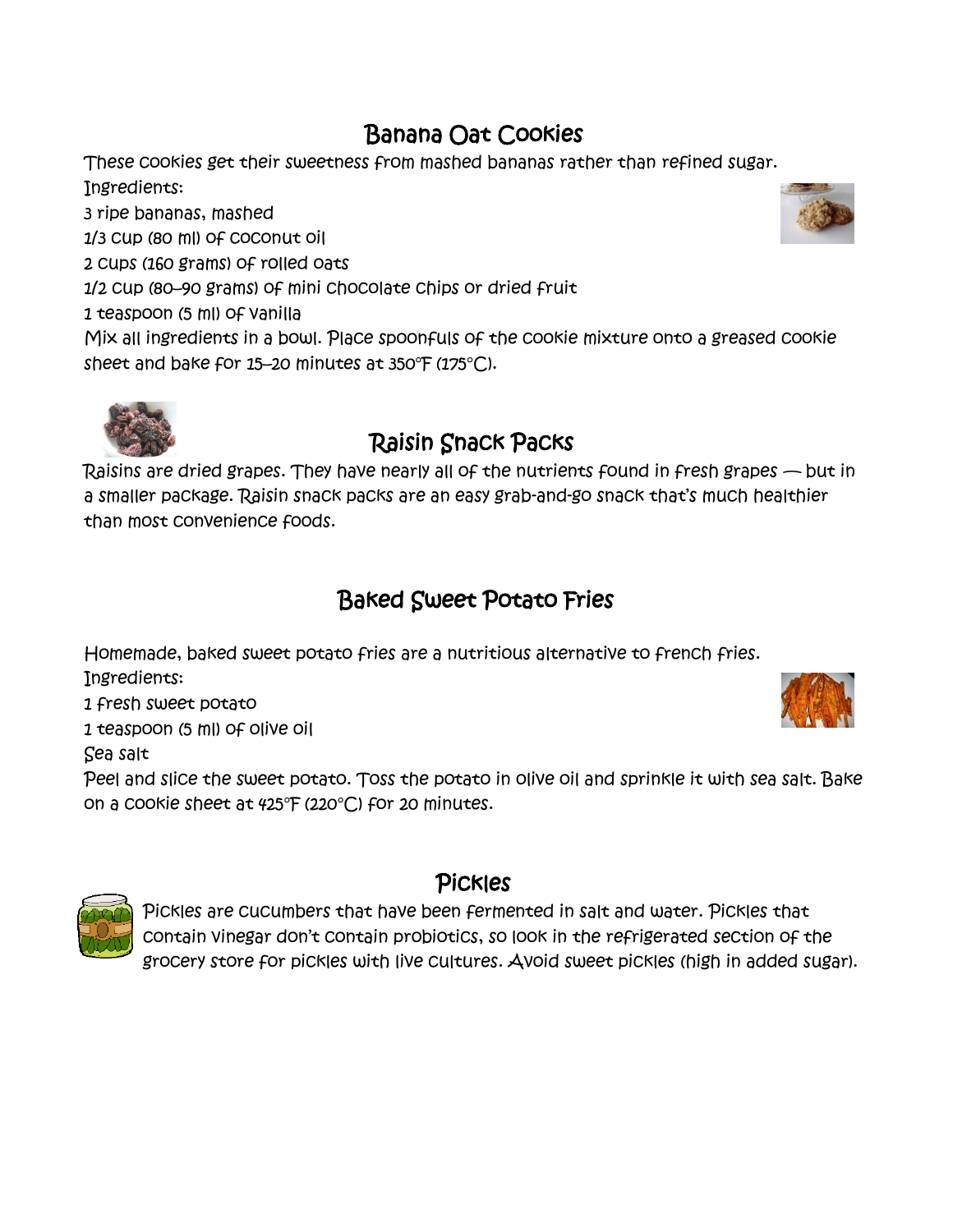# Kale chips

Kale is considered a superfood, as it's packed with nutrients but low in calories. Though most kids won't jump at the chance to eat this leafy green raw, kale chips are a tasty snack that might change your child's mind. Ingredients:

1 small bunch of kale

1 tablespoon (15 ml) of olive oil

1 teaspoon of garlic powder

1/4 teaspoon of salt

Tear the kale into pieces, then wash and thoroughly dry it. Toss it in the olive oil and seasonings. Spread it out on a cookie sheet and bake it at 350°F (175°C) for 10–12 minutes. Watch the oven carefully, as the kale can quickly burn.



# Veggie Sticks and Hummus

Most kids love dip, and providing them with a healthy dip is a great way to get them to eat their veggies.

#### Energy balls

Energy balls taste like cookie dough but are made with nutritious whole ingredients. You can make these snacks with either ground flax or whole chia seeds — both are a source of fiber, protein, and antioxidants. They're a healthier alternative to commercial granola bars, which are usually high in sugar and artificial ingredients.

Ingredients:

1 cup (80 grams) of oats

1/3 cup (115 grams) of unfiltered honey

1/2 cup (125 grams) of almond butter

1/2 cup of ground flax seeds (55 grams) or whole chia seeds (110 grams)

1 teaspoon (5 ml) of vanilla

1/2 cup (80 grams) of dried fruit

Mix all the ingredients in a large bowl. Roll the mixture into small balls and refrigerate. For a treat, replace the dried fruit with chopped dark chocolate chips.